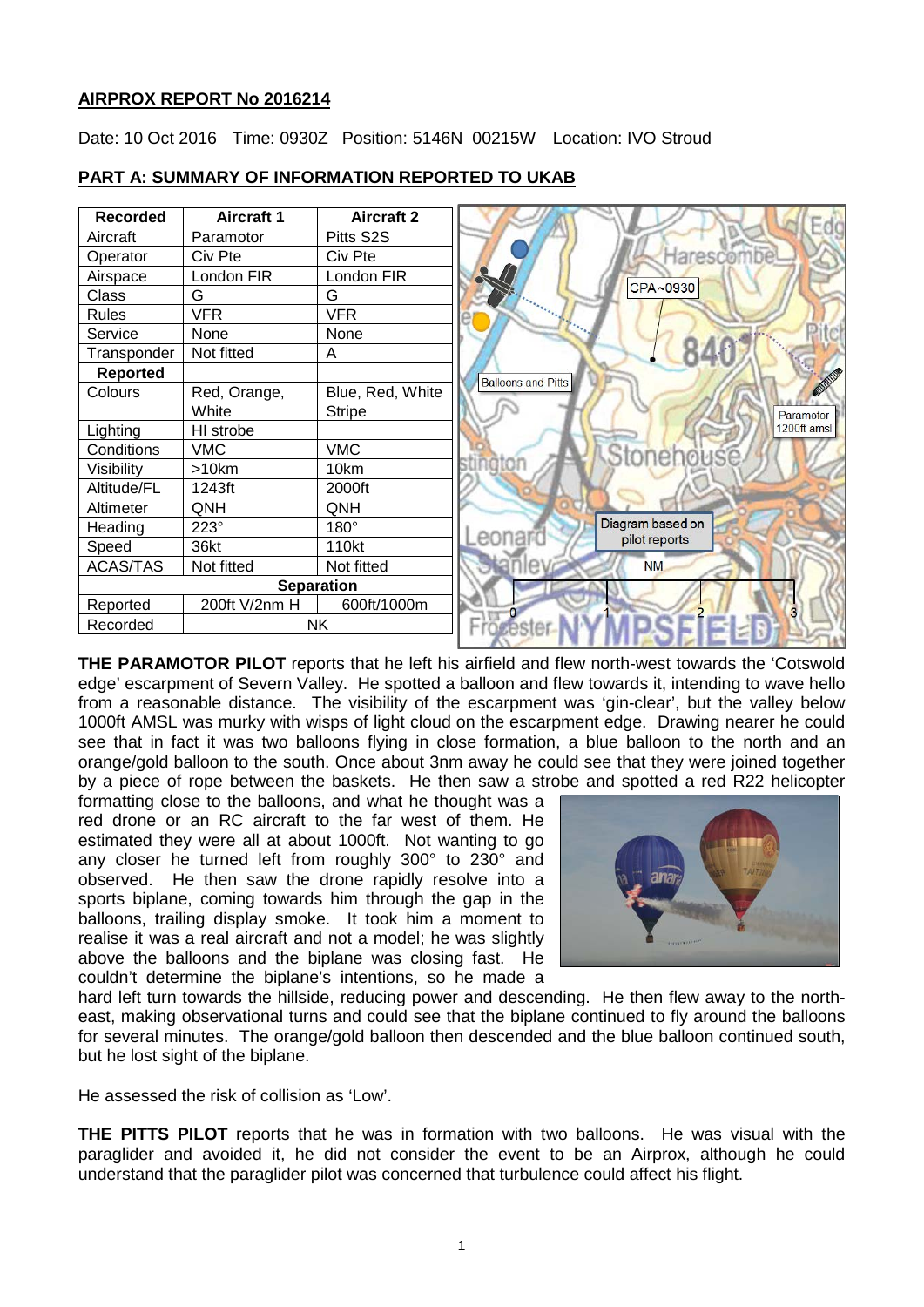He assessed the risk of collision as 'None'.

# **Factual Background**

The weather at Gloucestershire airport was recorded as follows:

METAR EGBJ 100920Z 00000KT 9999 FEW014 09/08 Q1028=

### **Analysis and Investigation**

#### **UKAB Secretariat**

The Paramotor and Biplane pilots shared an equal responsibility for collision avoidance and not to operate in such proximity to other aircraft as to create a collision hazard<sup>[1](#page-1-0)</sup>. In a converging situation the biplane pilot was required to give way to the paramotor<sup>[2](#page-1-1)</sup>, which is classed as a sailplane for collision avoidance purposes.

### **Comments**

### **BHPA**

In light of the distances involved, this looks like a sighting report. However the surprise of finding a fixed-wing aircraft appearing from between two unusually closely spaced balloons could have been removed by the issuing of a suitable NOTAM warning of this unusual aerial activity and its associated camera-ship helicopter.

### **Summary**

An Airprox was reported when a Paramotor and a Biplane flew into proximity at 0930 on Monday 10<sup>th</sup> October 2016. Both pilots were operating under VFR in VMC, neither were receiving an ATS.

# **PART B: SUMMARY OF THE BOARD'S DISCUSSIONS**

Information available consisted of reports from the pilots of both aircraft.

The Board first looked at the actions of the Paramotor pilot. Noting that he could see the balloons from a distance, he had flown closer to them to 'wave hello' and the Board cautioned pilots against doing this because, without fully knowing what the other pilots' intentions were, there is always an element of risk of being surprised by their actions. That said, on this occasion the Paramotor pilot had not ventured too close to the balloons themselves, and his reported distance of 2nm separation would likely not be considered a problem by many pilots. Unfortunately, he had been taken by surprise by the associated Pitts and, once he had realised this was not a model, he took the appropriate action to ensure separation.

The Pitts pilot was under-taking a publicity stunt with the two balloons as a pre-briefed activity and was entitled to operate where he did. The Board noted that he had seen the Paramotor and had been content with the separation. Noting the BHPA's comment about whether a NOTAM was advisable, the Board were told that the Balloon pilots had sought advice from the CAA GA section about this particular flight profile and that a NOTAM had not been required, as normal for balloons in free flight.

In assessing the effectiveness of the safety barriers associated with this incident, the Board concluded that the key factors had been that:

l

<span id="page-1-0"></span><sup>1</sup> SERA.3205 Proximity.

<span id="page-1-1"></span><sup>2</sup> SERA.3210 Right-of-way (c)(2)(i) Converging.